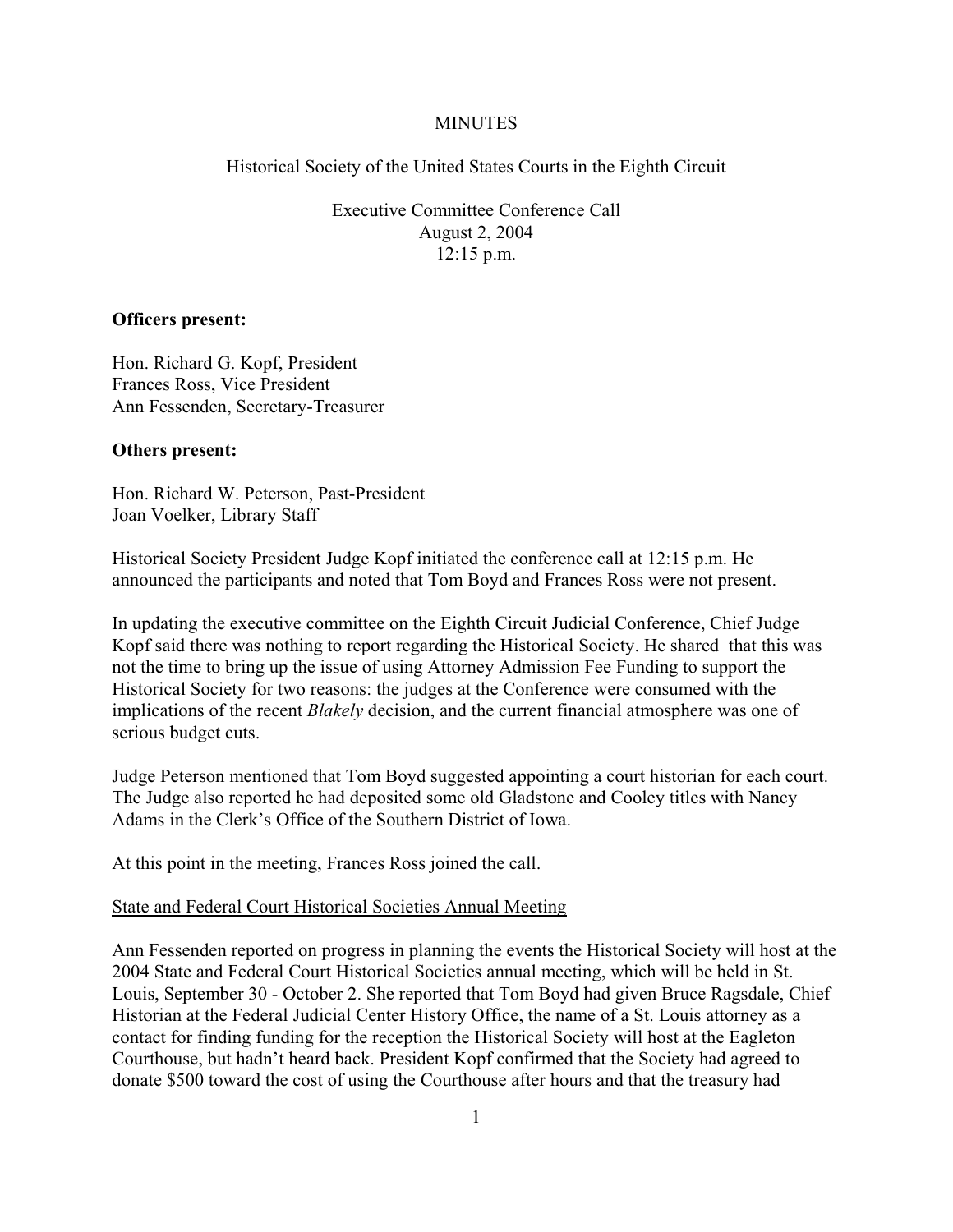sufficient funds to raise the amount. He then moved that the Society approve up to an additional \$1,000 for the others costs associated with the reception. Frances Ross voiced approval, noting that the receptions had always been very nice. The motion passed. Judge Kopf then proposed a secondary motion that Ms. Fessenden be given discretion to disburse funds as needed up to \$1,000 so a lower amount might be donated if other funding became available. This second motion also passed.

The executive committee then reported who would be in attendance at the State and Federal Court Historical Societies meeting. Judge Kopf said he would tentatively be there, Judge Peterson said he couldn't make it but had sent the meeting information to Richard Lyford, and Frances Ross said her attendance was uncertain. It was agreed that Joan Voelker would send registration information to the board.

#### Treasurer's Report

The executive committee had no questions on the 2004 treasurer's report faxed to them prior to the meeting.

#### AO Memorandum on Handling of Historical Society Funds

Judge Kopf brought to the executive committee's attention an emerging ethical question regarding historical society fund handling. He said that a couple of weeks ago, the Administrative Office (AO) reported that auditors were finding that court employees were handling historical society funds. In reaction to this, the AO issued a memorandum on July 14 strongly recommending that court personnel cease handling the money of historical societies because the Judicial Conference has not approved handling of this non-appropriated fund.

Judge Kopf then asked Secretary-Treasurer Ms. Fessenden if this issue had ever come up with auditors on her behalf. She said it hadn't because she had never considered the funds to be part of government funds and therefore didn't mention the Historical Society funds during an audit. It was mentioned that the Eastern District of Arkansas did have such a finding.

The committee discussed the possibility of splitting the position of parent Society secretarytreasurer into two positions, one secretary and one treasurer, so that Ann Fessenden could continue on as secretary and be relieved of her duties as treasurer. Judge Kopf pointed out that the bylaws allow the board to appoint an officer to assist in the duty of treasurer, thereby allowing Ms. Fessenden to resign from her post. He then suggested that the parent Society find a non-court person, preferably in St. Louis, to replace Ann Fessenden as treasurer. He asked Ms. Fessenden to pursue a replacement and report on the prospective nominee for assistant treasurer at the next meeting, Monday, November 8.

Ms. Fessenden asked Judge Kopf if the branches should be alerted to the AO memorandum, and he asked that Joan Voelker send them the memo.